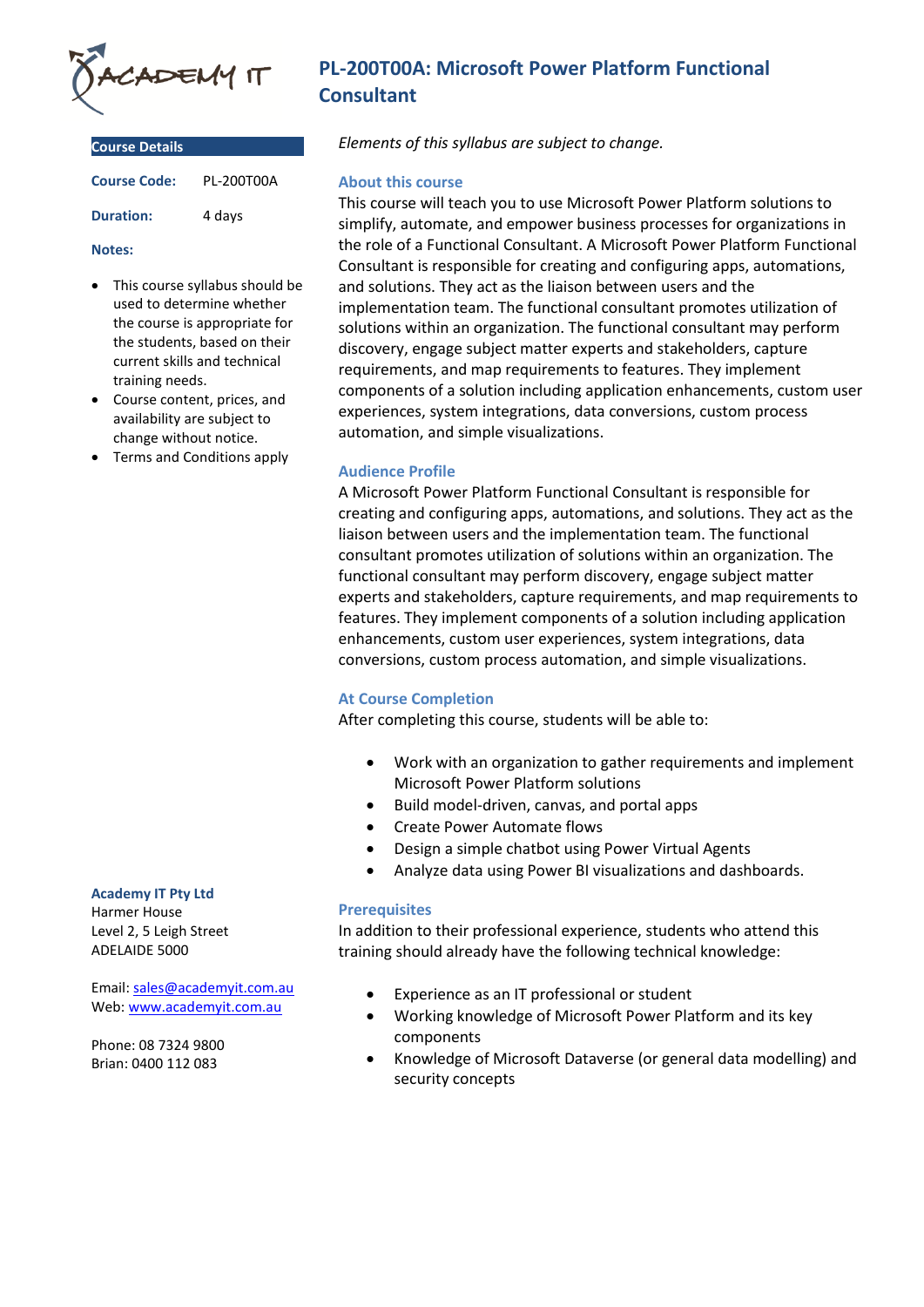

# **Module 1: Introduction to Microsoft Power Platform**

This module will provide the learner with background about Microsoft Power Platform and its 4 key components: Power Apps, Power Automate, Power BI, and Power Virtual Agents.

#### **Lessons**

• Microsoft Power Platform overview

#### **Lab : Validate lab environment**

After completing this module, students will be able to:

• Identify the key components of Microsoft Power Platform

# **Module 2: Work with Dataverse**

In this module, students will learn about creating a data model in Microsoft Dataverse, including importing data, using tabular reporting options, and configuring security. They will also learn about creating easy AI with AI Builder.

#### **Lessons**

- Work with tables
- Understand data types and behaviour
- Configure security settings

#### **Lab : Create an app**

**Lab : Create tables and columns**

**Lab : Create relationships**

**Lab : Additional table settings**

After completing this module, students will be able to:

- Understand tables, columns, rows, and relationships
- Configure a data model in Dataverse
- Work in an environment within the Microsoft Power Platform admin center

# **Module 3: Make model-driven apps with Power Apps**

In this module, students will learn the business value of Power Apps model-driven apps. They will then learn to how to configure and design them, including user experience considerations.

#### **Lessons**

- Building blocks of model-driven apps
- Design model-driven apps
- Forms and views

# **Lab : Modify views**

# **Lab : Modify forms**

## **Lab : App designer**

After completing this module, students will be able to:

- Connect to data in Power Apps
- Build a Power Apps model-driven app
- Design an application user experience

## **Module 4: Make canvas apps with Power Apps**

In this module, students will learn the business value of Power Apps canvas apps. They will then learn to how to configure and design them, including user experience considerations.

#### **Lessons**

- Power Apps studio
- Canvas apps capabilities
- User experience

#### **Lab : Build a canvas app**

#### **Lab : Work with data and services**

#### **Lab : User experience**

After completing this module, students will be able to:

- Build a Power Apps canvas app
- Configure user experience in a canvas app
- Understand the building blocks of a canvas app

#### **Module 5: Make portals with Power Apps**

In this module, students will learn the business value of Power Apps portals. They will then learn to how to access Dataverse data in a portal and how portal authentication works.

#### **Lessons**

• Power Apps portals architecture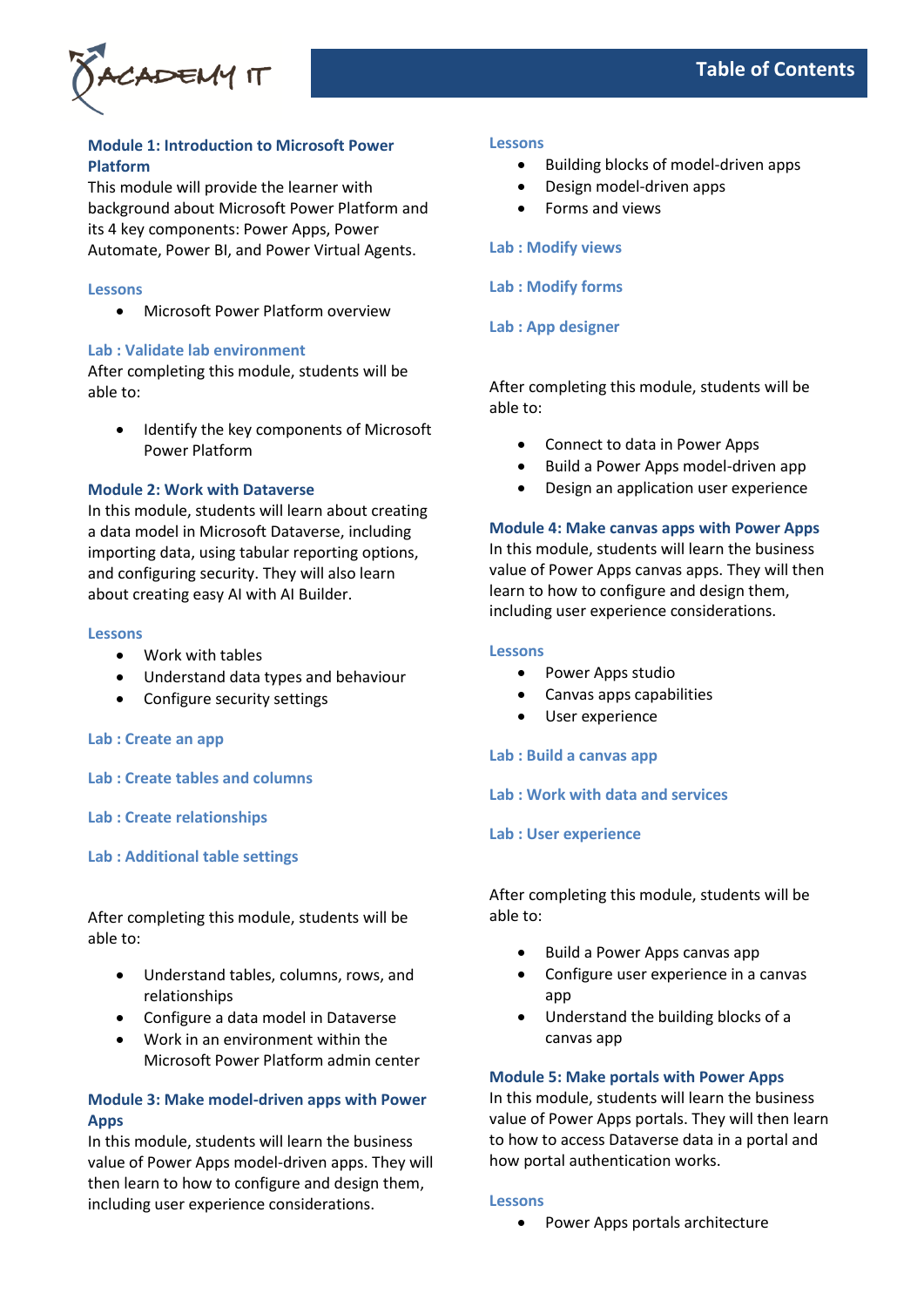

- Access Microsoft Dataverse in your portal
- Authentication and user management

After completing this module, students will be able to:

- Understand how to use Dataverse data in a portal
- Recognize types of Power Apps portals for different audiences
- Register users for portal access

## **Module 6: Introduction to automation**

In this module, students will learn about business rules and when they can be used. Students will also get an overview of Power Automate.

#### **Lessons**

- Business rules
- Power Automate overview

#### **Lab : Configure a new business rule**

**Lab : Create users**

#### **Lab : Advanced business rules**

After completing this module, students will be able to:

- Create users and grant security roles
- Create and configure security roles
- Create and configure advanced business rules

## **Module 7: Build Power Automate cloud flows**

In this module, students will learn the fundamentals of cloud flows, including triggers and flows. They will create two flows, including an approval flow.

#### **Lessons**

- Fundamentals of cloud flows
- Triggers
- Actions

# **Lab : Create a flow**

**Lab : Build an approval flow**

After completing this module, students will be able to:

- Create cloud flows
- Understand the fundamentals of cloud flows
- Use triggers and actions

# **Module 8: Build Power Automate desktop flows**

In this module, students will learn what desktop flows are and how they are created. Students will also learn how desktop flows are used and how to use process advisor to better understand places to streamline workflows.

#### **Lessons**

- Build desktop flows
- Use desktop flows
- Process advisor

After completing this module, students will be able to:

- Understand the value of desktop flows
- Identify when to use desktop flows and how process advisor can help

# **Module 9: Build business process flows**

In this module, students will learn the value of business process flows and how to use the business process flow designer. They will also practice building business process flows and learn how they can be automated.

#### **Lessons**

- Why use business process flows
- Using business process flow designer
- Automating your business process flow

# **Lab : Build a branching business process flow**

#### **Lab : Build a business process flow**

After completing this module, students will be able to:

- Create business process flows
- Use the business process flow designer
- Know how to add automation to a business process flow